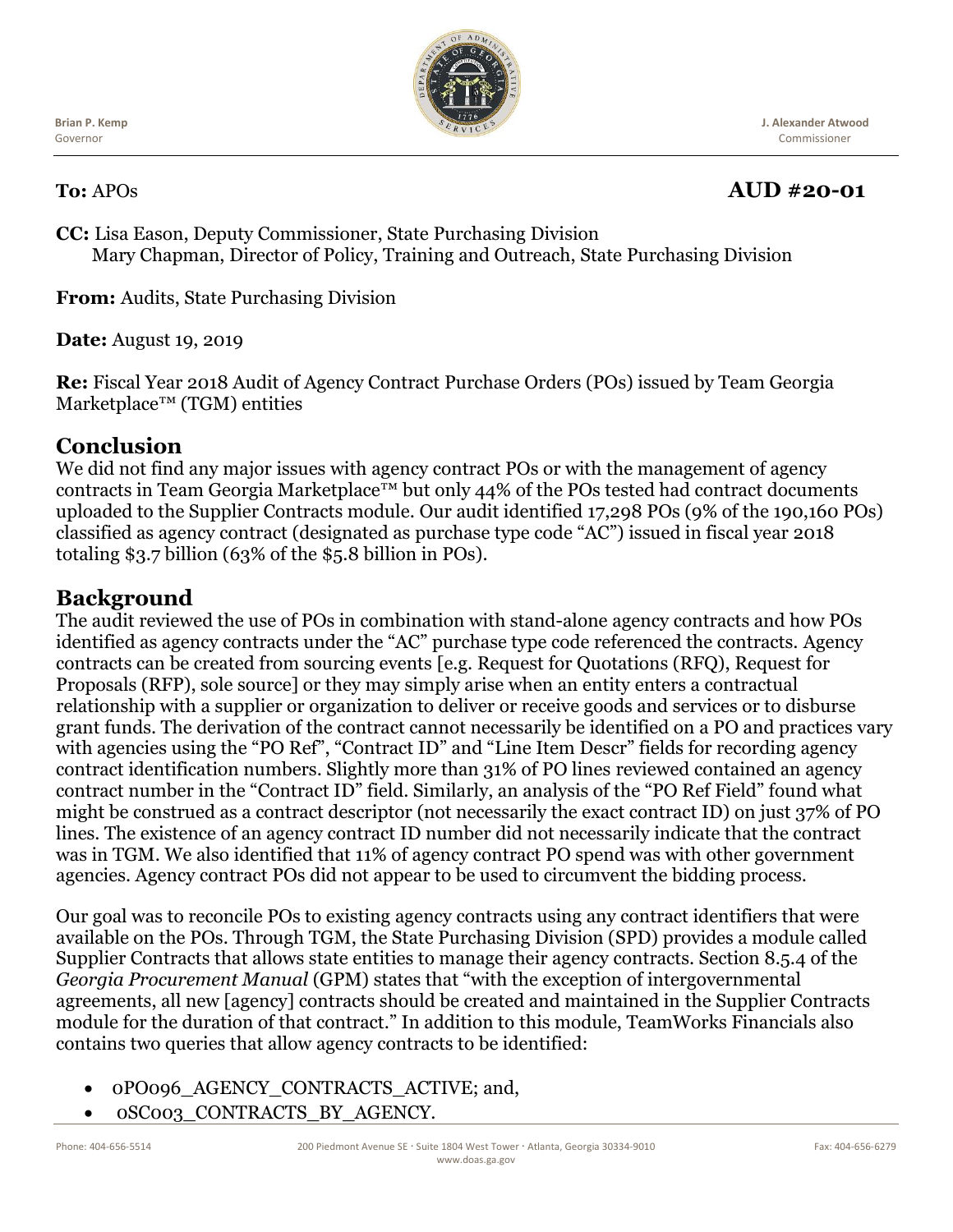The audit team requested the creation of an additional query, which allows agency contact documents to be identified in TeamWorks. This query is called:

• 0SC003B\_AGNCY\_CONTRACTS\_DOCS

and shows which documents have been uploaded to Supplier Contracts.

| <b>Audit Objectives</b>                                                                                                             | <b>Results</b>                                                                                                                                                                                                                                                                                                  |
|-------------------------------------------------------------------------------------------------------------------------------------|-----------------------------------------------------------------------------------------------------------------------------------------------------------------------------------------------------------------------------------------------------------------------------------------------------------------|
| Which agencies had the highest dollar<br>amount of agency contract POs?                                                             | Table 1                                                                                                                                                                                                                                                                                                         |
| Which agencies issued the most agency<br>contract POs?                                                                              | <b>Table 2</b>                                                                                                                                                                                                                                                                                                  |
| Are agency contract POs being used for<br>IGA purchases?                                                                            | Table 3<br>We found $$402.7$ million $(11%)$ of the agency contract POs<br>were for intergovernmental agreements. Please also see the<br>section below entitled "Agency Contract POs and the<br>Statewide Purchase Order Policy."                                                                               |
| Do agency contract POs meet the<br>requirements of the GPM?                                                                         | The requirements in the GPM are vague as to exactly what is<br>required of an agency contract PO. The GPM does state<br>contracts should be maintained in the Supplier Contracts<br>module. We only found 44% of the POs tested had contract<br>documents uploaded to the module.                               |
| Are agency contract POs issued for<br>non-contract purchases (i.e. do not<br>require a PO or do not involve an<br>agency contract)? | Yes, in addition to the intergovernmental agreements, we<br>found an additional \$2 million in POs, for real estate rental or<br>lease payments, which do not require a PO as per the<br>Statewide Purchase Order Policy. There were also \$6.6 million<br>in POs which referenced a statewide contract number. |

### **Audit Summary**

Our audit identified 55 agencies used the agency contract PO type in fiscal year 2018. Agency contract POs issued by the top six agencies accounted for 92% of the total dollar amount of POs issued in fiscal year 2018. The top 10 agencies are shown in **Table 1**.

**Table 1 Agency Contract PO Amounts by Agency**

| <b>State Entity</b>                                            | <b>PO Amount</b> | Percent  |  |  |
|----------------------------------------------------------------|------------------|----------|--|--|
| Transportation, Department of                                  | \$2,265,323,546  | 61%      |  |  |
| Community Health, Department of                                | \$557,058,886    | 15%      |  |  |
| <b>DBHDD</b>                                                   | \$283,735,490    | 8%       |  |  |
| Corrections, Department of                                     | \$156,335,893    | 4%       |  |  |
| Public Health, Department of                                   | \$71,870,756     | 2%       |  |  |
| Early Care and Learning, Department of                         | \$60,217,202     | 2%       |  |  |
| Georgia Technology Authority                                   | \$49,800,092     | 1%       |  |  |
| Revenue, Department of                                         | \$42,905,838     | $1\%$    |  |  |
| Human Services, Department of                                  | \$33,420,119     | ${<}1\%$ |  |  |
| Juvenile Justice, Department of                                | \$28,338,872     | ${<}1\%$ |  |  |
| Source: Source: PeopleSoft query TGM oEPO019D PO SPEND BY DATE |                  |          |  |  |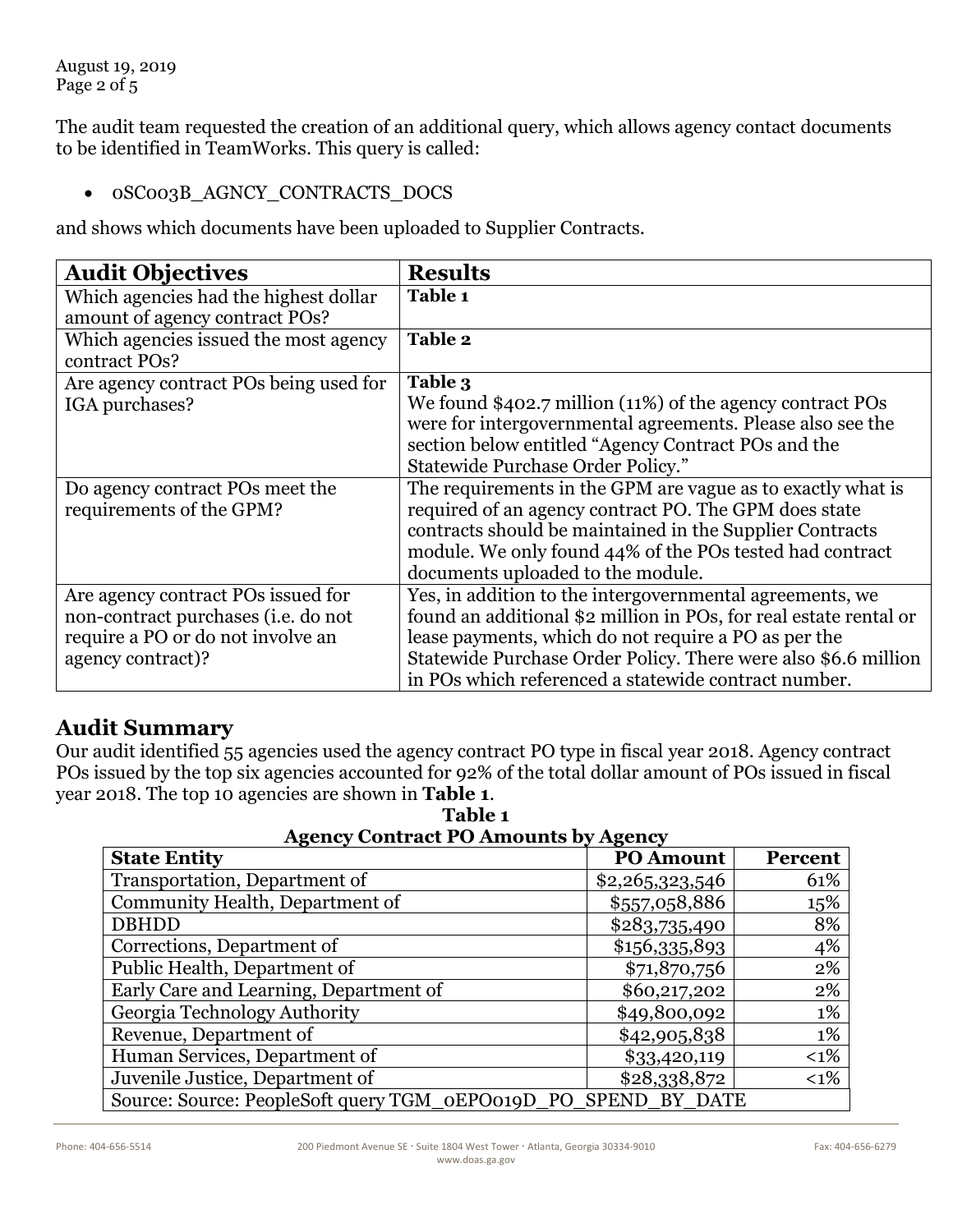August 19, 2019 Page 3 of 5

In terms of PO amounts, the top five agencies issuing the highest number of agency contract POs in fiscal year 2018 accounted for 74% of all POs. The agencies that issued the highest number of agency contract POs are shown in **Table 2**.

| Agency Contract POS Issued by Agency                         |                              |                |  |  |  |
|--------------------------------------------------------------|------------------------------|----------------|--|--|--|
| <b>State Entity</b>                                          | Number of<br>PO <sub>s</sub> | <b>Percent</b> |  |  |  |
| Georgia Correctional Industries                              | 6,529                        | 38%            |  |  |  |
| Transportation, Department of                                | 3,772                        | 22%            |  |  |  |
| Corrections, Department of                                   | 1,007                        | 6%             |  |  |  |
| Education, Department of                                     | 708                          | 4%             |  |  |  |
| <b>DBHDD</b>                                                 | 707                          | 4%             |  |  |  |
| Natural Resources, Department of                             | 544                          | 3%             |  |  |  |
| Public Health, Department of                                 | 493                          | 3%             |  |  |  |
| Human Services, Department of                                | 489                          | 3%             |  |  |  |
| Public Safety, Department of                                 | 390                          | 2%             |  |  |  |
| Savannah Technical College                                   | 346                          | 2%             |  |  |  |
| Source: PeopleSoft query TGM_oEPO019D_PO<br>BY DATE<br>SPEND |                              |                |  |  |  |

| Table 2                                     |
|---------------------------------------------|
| <b>Agency Contract POs Issued by Agency</b> |

### **Agency Contract POs and the Statewide Purchase Order Policy**

In the final section of this audit, we looked at agency contract POs and how they might be impacted by the Statewide PO Policy (rev. 07/01/2017). This policy removes the requirement for entities to create a PO for the following types of payments:

- Attorney and legal related payments, as such procurements are prescribed to the Department of Law via OCGA §45-15-34
- Benefit payments made directly to recipients
- Intergovernmental agreements/payments (e.g., GTA bills, Risk Management premiums, HRA assessments, etc.)
- Membership dues and/or subscriptions
- Payroll and associated tax and benefit payments
- Postage and shipping
- Real estate rental/lease payments
- Registration fees
- Sales and Use tax payments
- Travel expense reimbursements
- Utilities (e.g., electricity, telephone land lines, cell phone charges, etc.)
- WEX and ARI payments

Our review found that 12% of the total amount of agency contract POs was for intergovernmental agreements and utilities. A further \$2 million of the total amount of POs was for real estate rental or lease payments. See **Table 3** below for a breakdown of the top amounts by supplier where no PO would be required by the SAO policy.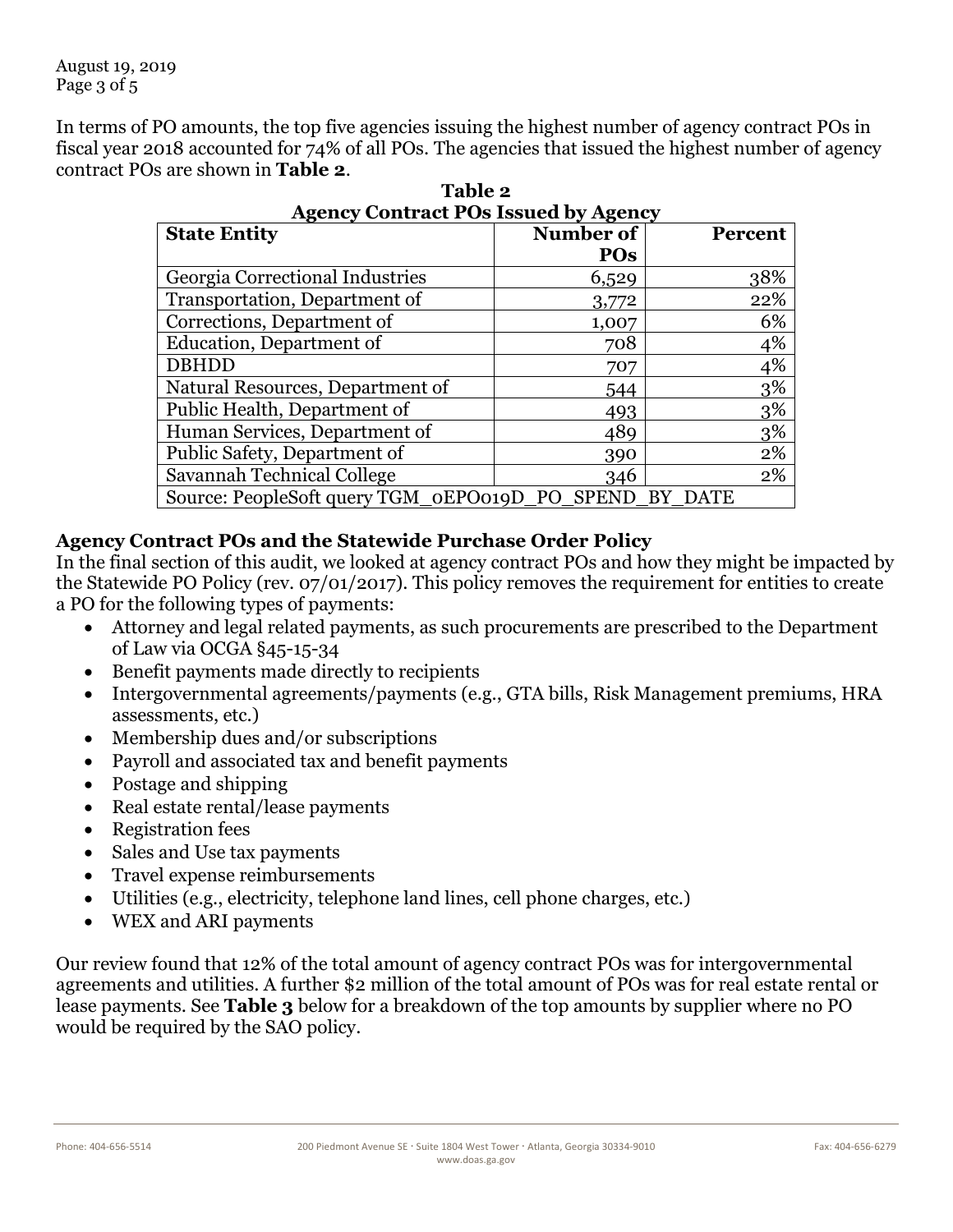| Table 3                                                        |                  |  |  |
|----------------------------------------------------------------|------------------|--|--|
| <b>Agency Contract PO Amounts by Supplier (No PO Required)</b> |                  |  |  |
| <b>Supplier</b>                                                | <b>PO Amount</b> |  |  |
| <b>Augusta University</b>                                      | \$39,258,228     |  |  |
| <b>Bartow County</b>                                           | \$24,836,008     |  |  |
| <b>Atlanta Regional Commission</b>                             | \$20,824,565     |  |  |
| Georgia Power Company                                          | \$17,937,558     |  |  |
| Unified Government of Athens-Clarke County                     | \$16,142,069     |  |  |
| <b>State Road and Tollway Authority</b>                        | \$16,000,000     |  |  |
| Human Services, Department of                                  | \$15,002,009     |  |  |
| City of Johns Creek                                            | \$14,074,990     |  |  |
| University of Georgia                                          | \$9,905,919      |  |  |
| Georgia Correctional Industries                                | \$9,092,357      |  |  |
| City of Augusta                                                | \$8,742,888      |  |  |
| Source: PeopleSoft query TGM_0EPO019D PO<br><b>SPEND</b>       | BY DATE          |  |  |

#### **Do agency contract POs meet the requirements of the GPM?**

As part of the audit we reviewed 43 POs<sup>1</sup> classified as agency contract to determine if the PO met the requirements of the GPM. For agency contract POs, the GPM only requires the use of the correct PO type code. In the review we attempted to locate a contract ID on the PO. If we could locate a contract ID, we then determined if this contract ID appeared on either of the TeamWorks Financials queries. The final step of the review was to verify that contract documents had been uploaded to the contract in TGM by visiting the actual contract (not via the query that had been designed).

We found 25 of the 43 (58%) POs reviewed contained a contract ID that could also be identified on one of the two queries. Where a contract ID could be identified from the POs, we found that 19 of the 43 (44%) contracts in TGM had documents uploaded.

#### **Are agency contract POs issued for non-agency contract purchases?**

In addition to the POs issued to other state government agencies mentioned previously, the review also identified that 39 different statewide contract (SWC) IDs were used on agency contract POs. The total amount on POs with SWC IDs was \$6.6 million.

### **Recommendations**

1. APOs are requested to review the attached State Accounting Office's Statewide Purchase Order Policy (rev. 07/01/2017). If your internal processes require you to use a PO to encumber funds for contracts with other government agencies or there is a need to encumber the funds, so they do not lapse, please classify these POs as intergovernmental by using the purchase type code IGA. SPD's policies or processes do not require the creation of POs for any of the payments listed in the SAO policy.

 $\overline{\phantom{a}}$ 

<sup>&</sup>lt;sup>1</sup> For the sample we reviewed the 26 POs greater than \$5 million for agencies other than the Department of Transportation (DOT). For DOT we reviewed their largest 10 POs by amount. We also reviewed a further seven POs across all agencies that contained in excess of 200 lines each.